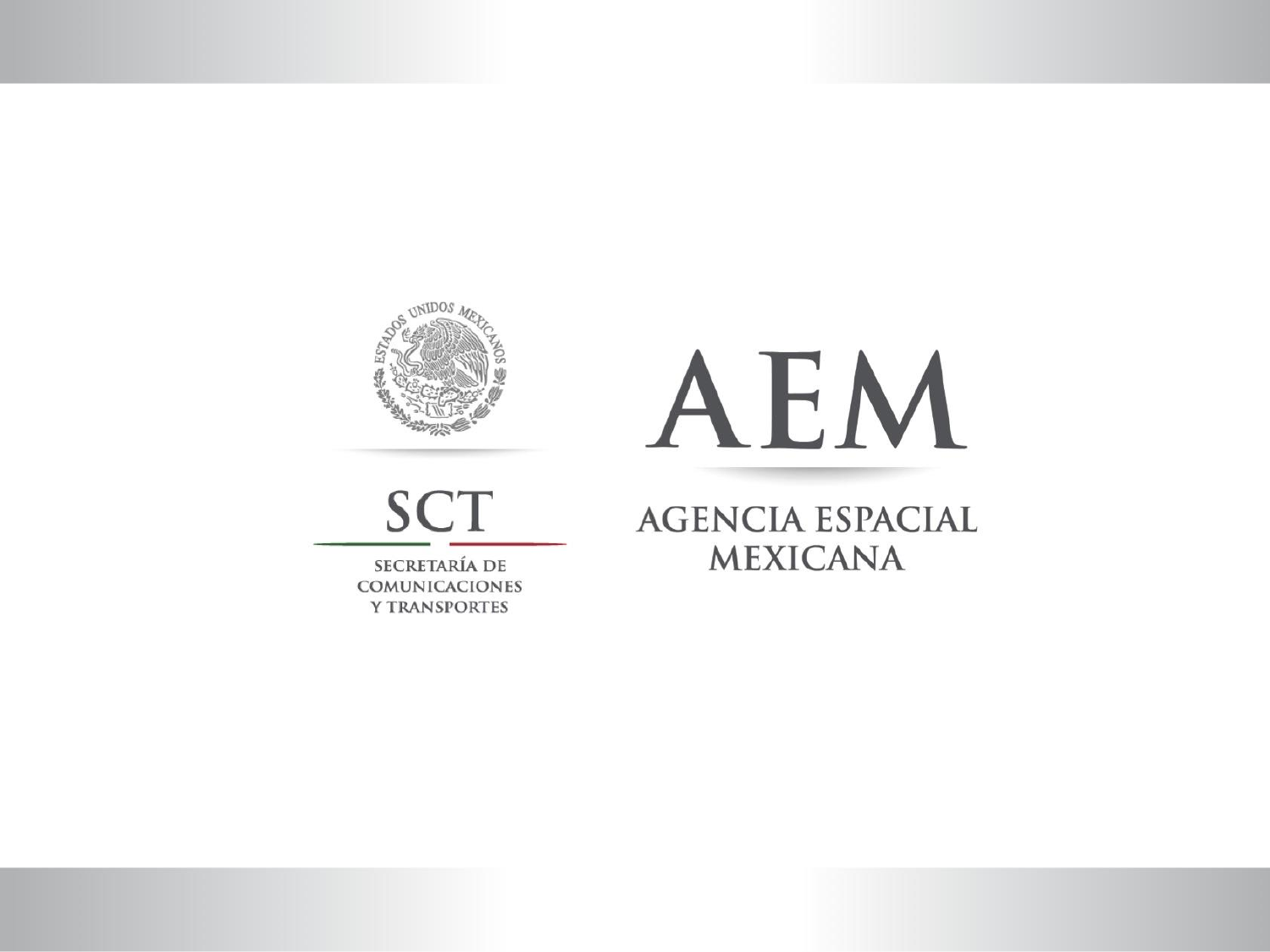#### **Overview of COPUOS LTS Expert Groups**

Rafael Ortiz,

Mexican Space Agency

[ortiz.rafael@aem.gob.mx](mailto:ortiz.rafael@aem.gob.mx)

**Regional Workshop on the Long-term Sustainability of Space Activities**

April 7 - 8, 2015 San José, Costa Rica



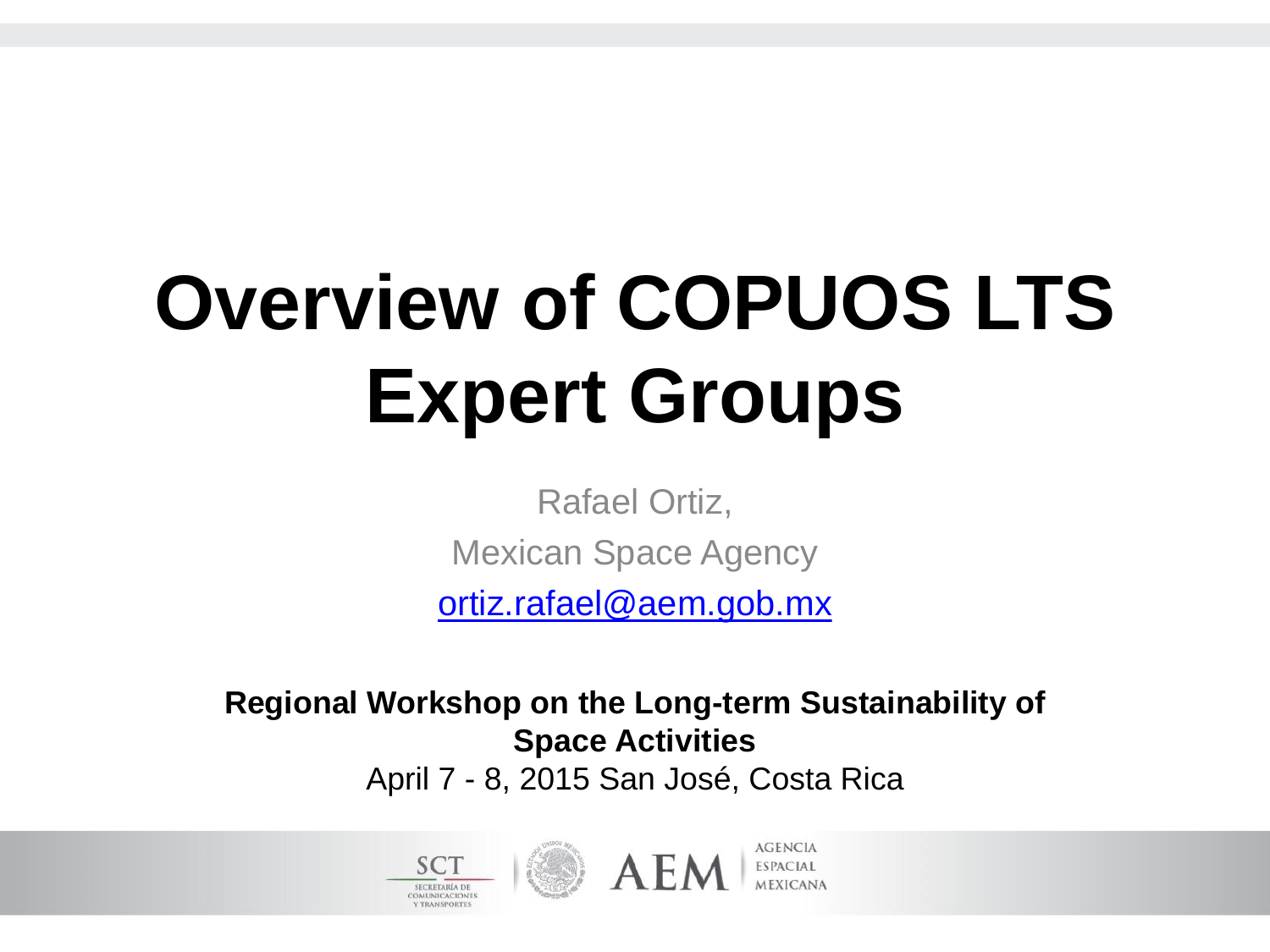#### **UNCOPUOS**

- UN COPUOS (Committee on the Peaceful Uses of Outer Space) is the primary international forum for the development of laws and principles governing activities in outer space.
- founded in 1959 by 24 Member States
- Legal Subcommittee (LSC)
- Scientific and Technical Subcommittee (STSC)



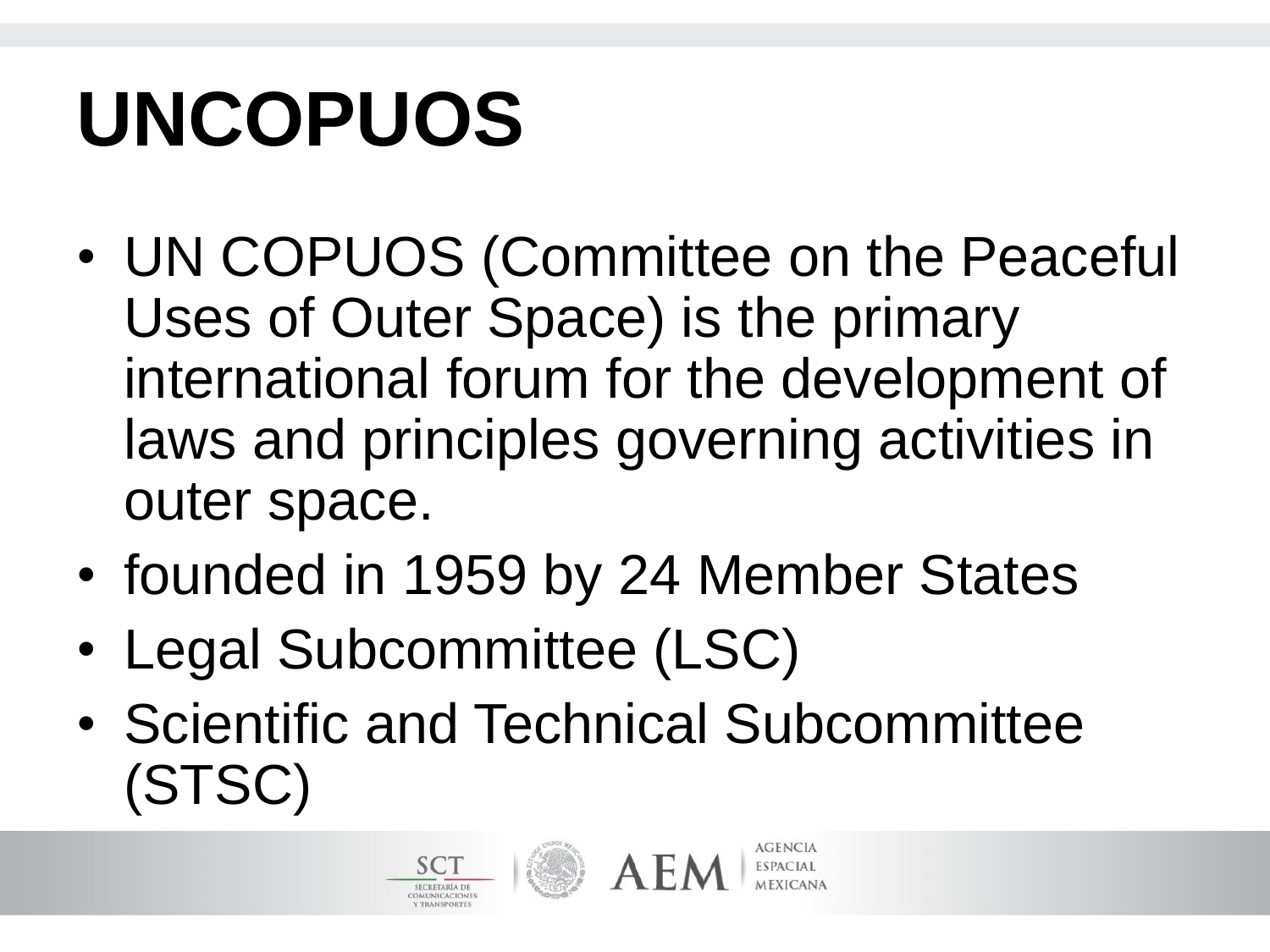#### **Space Sustainability in COPUOS**

- STSC
	- Space debris
	- Use of NPS in outer space
	- Use of GEO
	- Space weather
	- Long-term sustainability
- LSC
	- Application status of UN space Treaties
	- Review of Principles on use of NPS in space
	- Capacity building in space law
	- National mechanisms relating to space debris
	- National legislation on peaceful uses of space



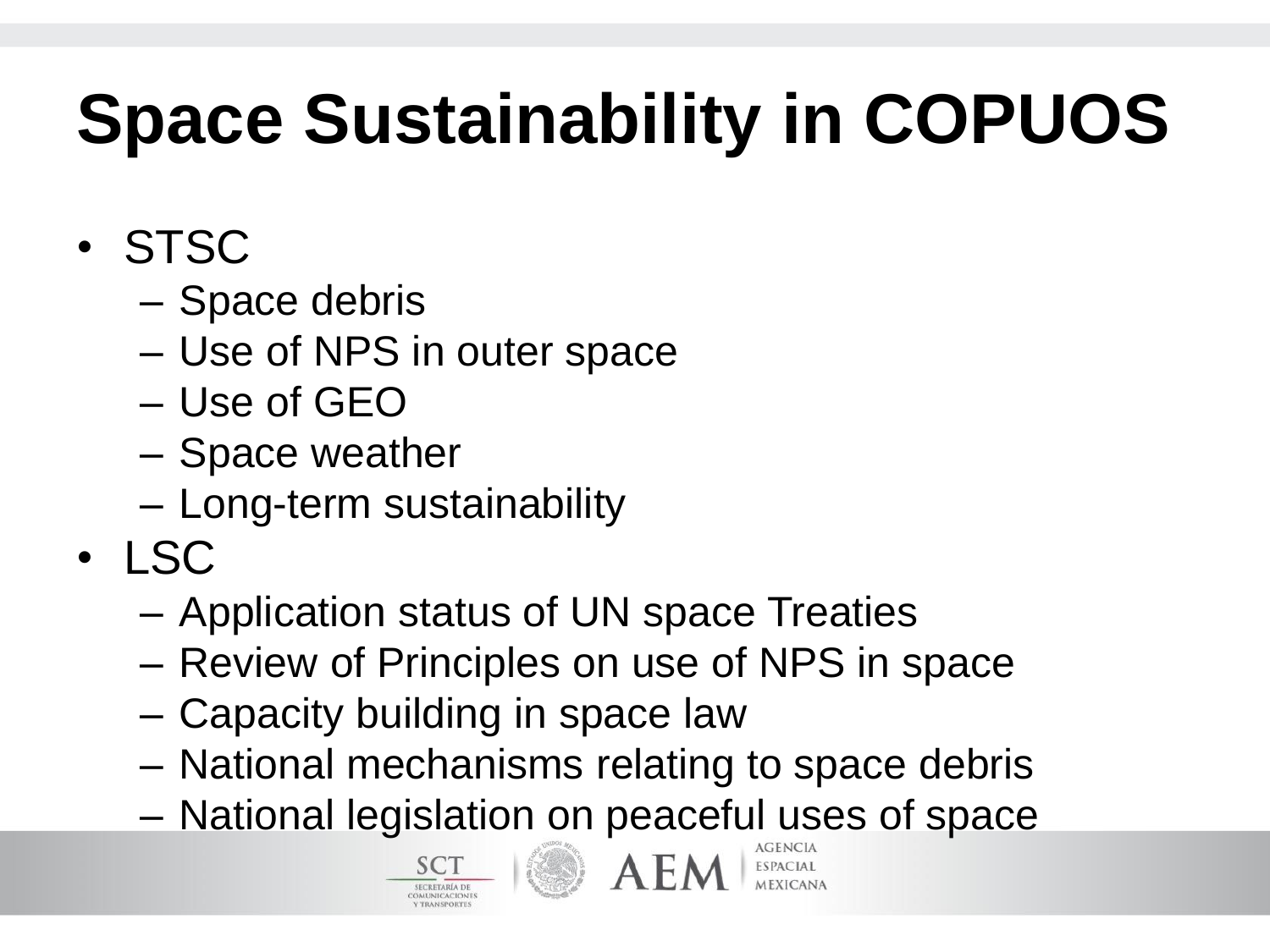#### **Space Sustainability in COPUOS**

- UN COPUOS Space Debris Mitigation **Guidelines**
- UN COPUOS/IAEA Safety Framework for Nuclear Power Source Applications in Outer Space.
- **WG on Long-Term Sustainability of Outer Space Activities of the STSC**



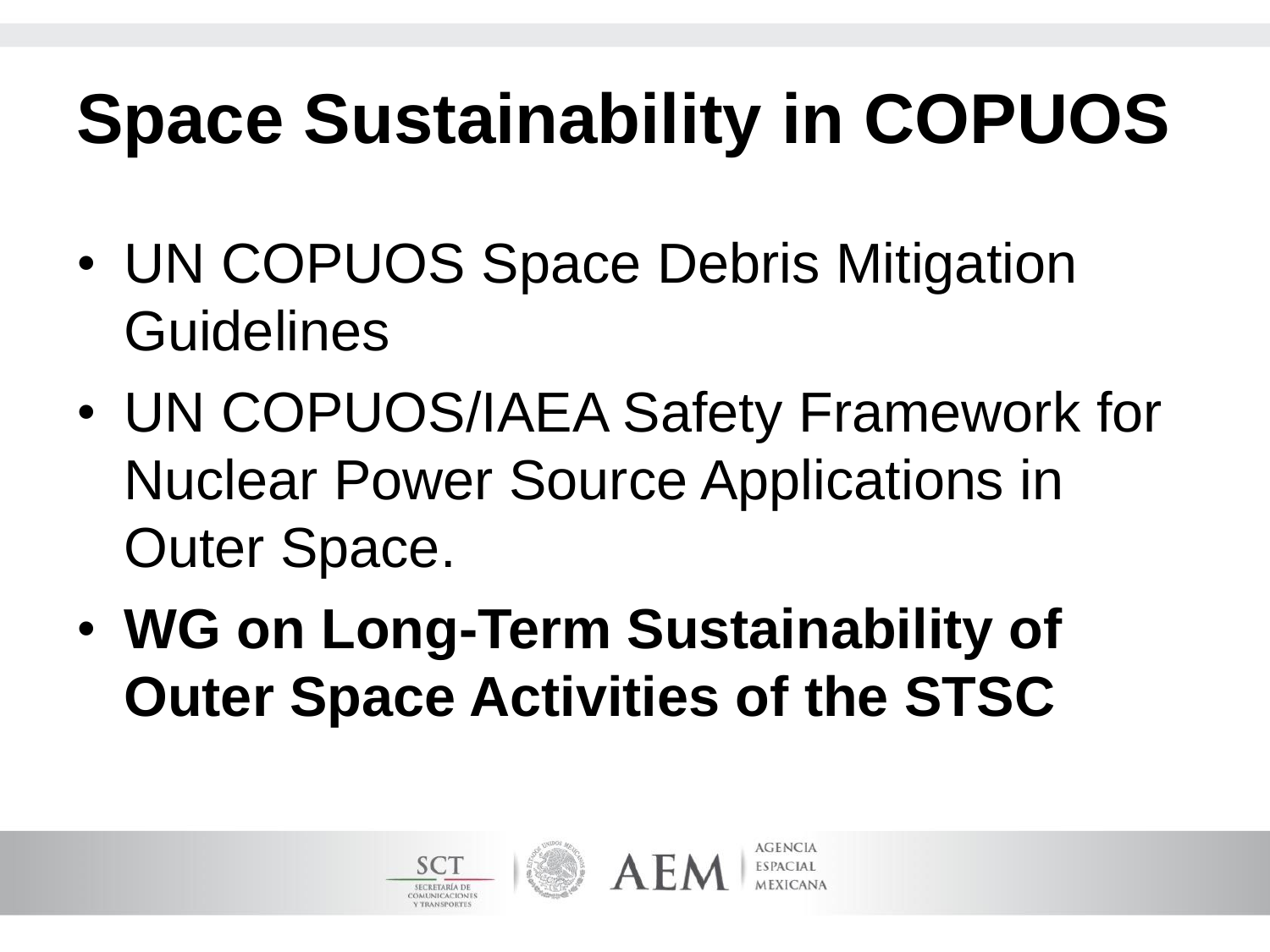#### **WG on Long-Term Sustainability of Space Activities (LTS)**

- The objective of the Working Group is to examine and propose measures to ensure the safe and sustainable use of outer space for peaceful purposes, for the benefit of all countries.
- Examine the long-term sustainability of outer space activities in the wider context of sustainable development on Earth.
- Take into consideration current practices, operating procedures, technical standards and policies associated.
- Legal framework: the existing United Nations treaties and principles governing the activities of States in the exploration and use of outer space.



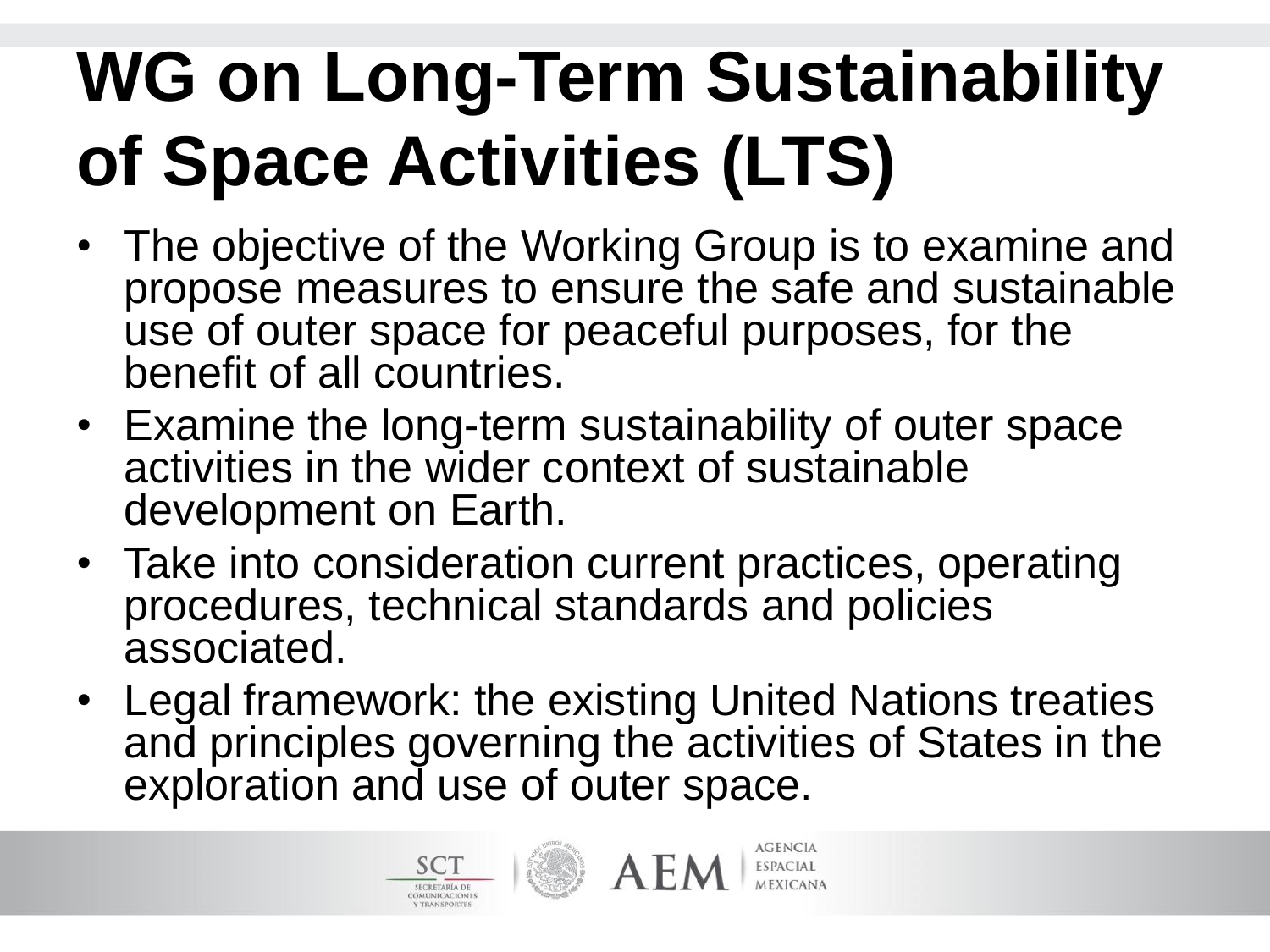### **Outputs of the WG LTS**

- **Report on the long-term sustainability** 
	- current best practices
	- operating procedures
	- technical standards
	- policies for safe conduct of space operations
- **Voluntary recommended guidelines** 
	- reduce collectively the risk to space operations
	- ensure that all countries are able to have equitable access to the limited natural resources of outer space
- Non-binding recommendations
- Ultimate goal: **National laws** based on the guidelines



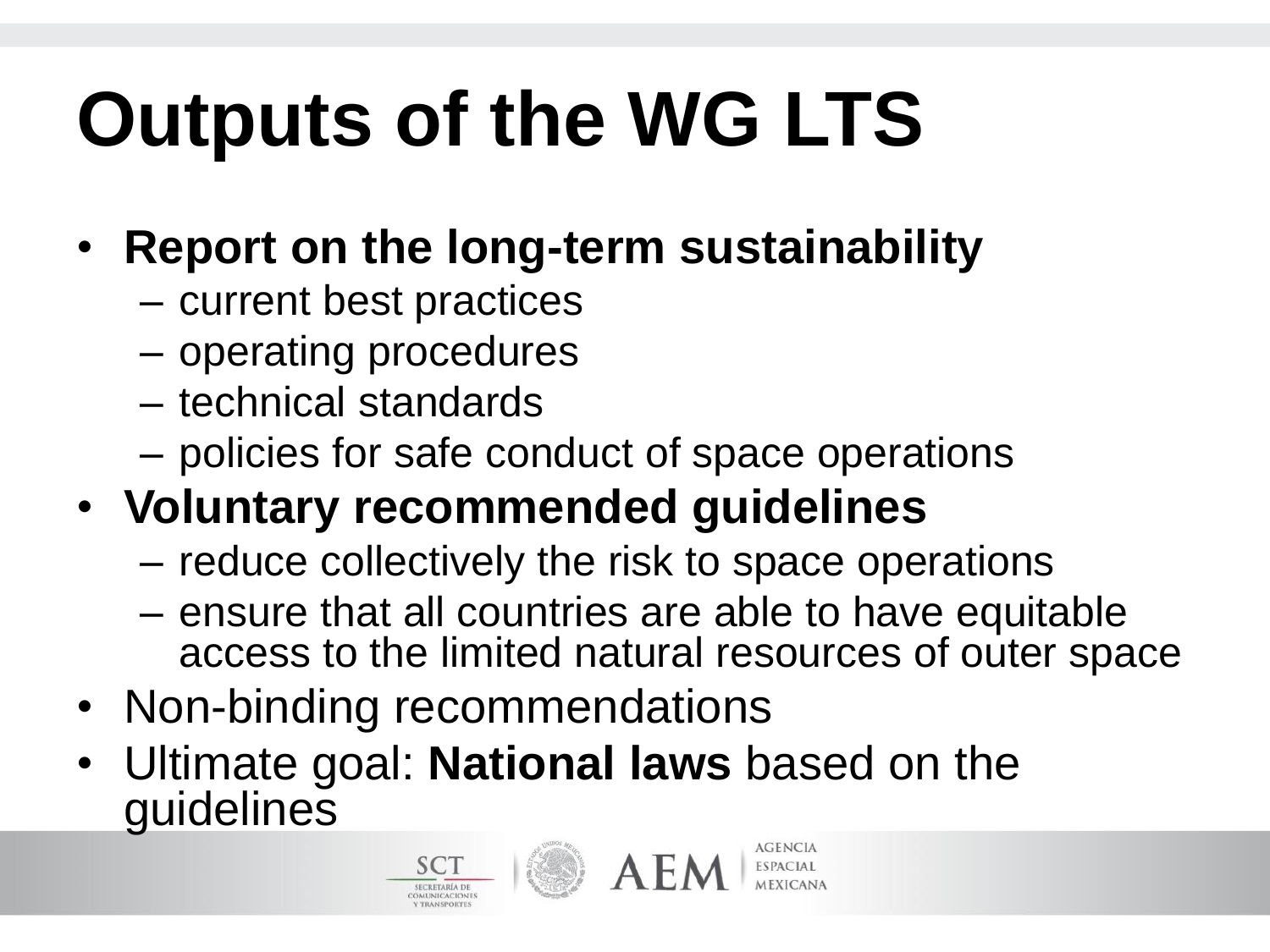#### **Work Scheme**

• Four Expert Groups

**a) Sustainable space utilization supporting sustainable development on Earth (expert group A);**

**b) Space debris, space operations and tools to support collaborative space situational awareness (expert group B);**

**c) Space weather (expert group C);**

**d) Regulatory regimes and guidance for actors in the space arena (expert group D)**

• Expert Groups meet on margins of COPUOS STSC and main committee meetings and at other agreed times.



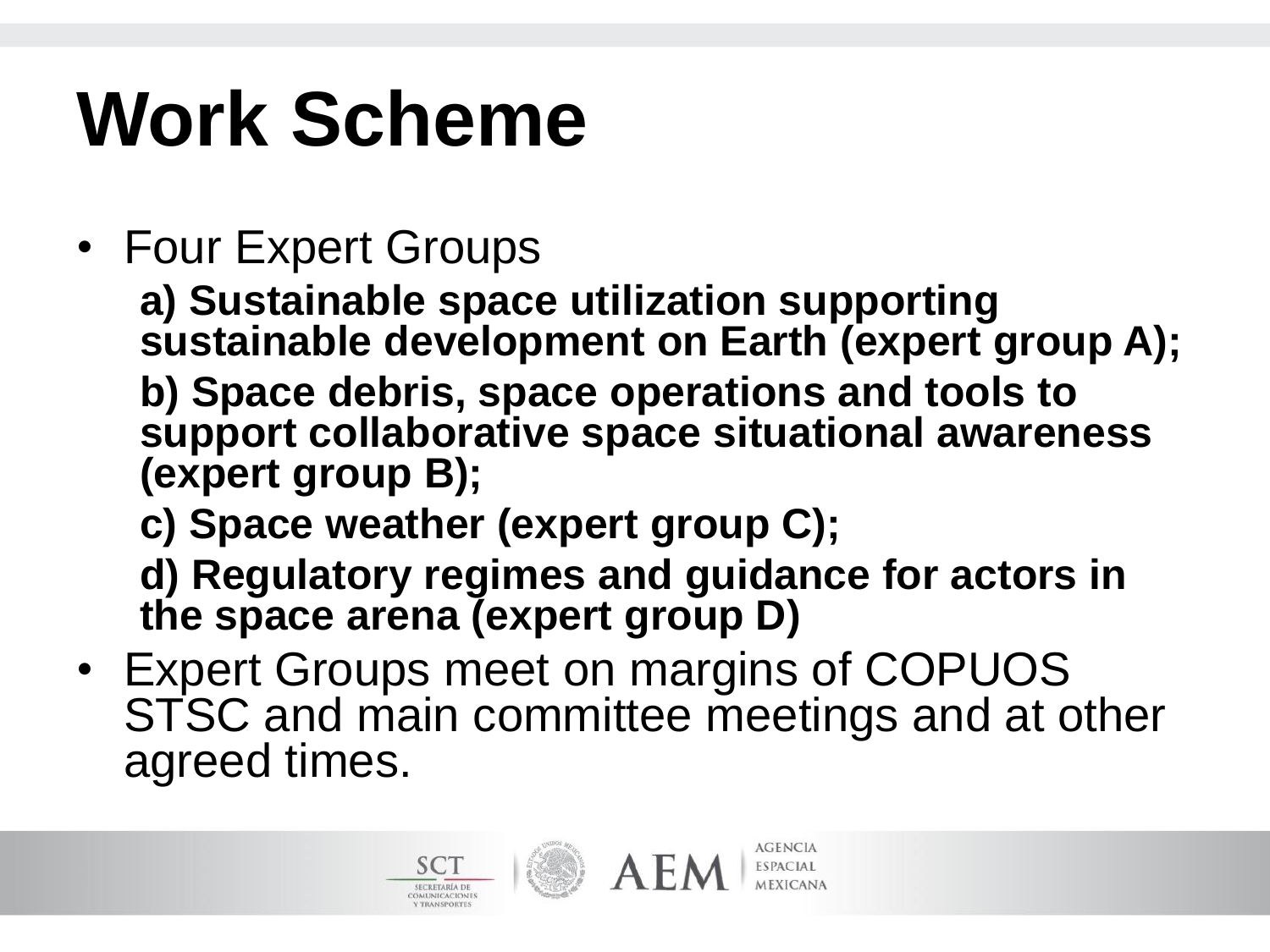#### **Work Scheme**

- Experts are nominated by
	- Member States
	- Inter-governmental organisations with PO status with COPUOS
- Number of experts in each group:
	- $A \sim 40$
	- $B \sim 70$
	- $C \sim 40$
	- $D \sim 50$
- Additional inputs are received from
	- International organisations (e.g. IAA, IADC, CCSDS, etc)
	- Non-governmental organisations
- Points of contact for the WG by 36 Member States and 5 intergovernmental organizations



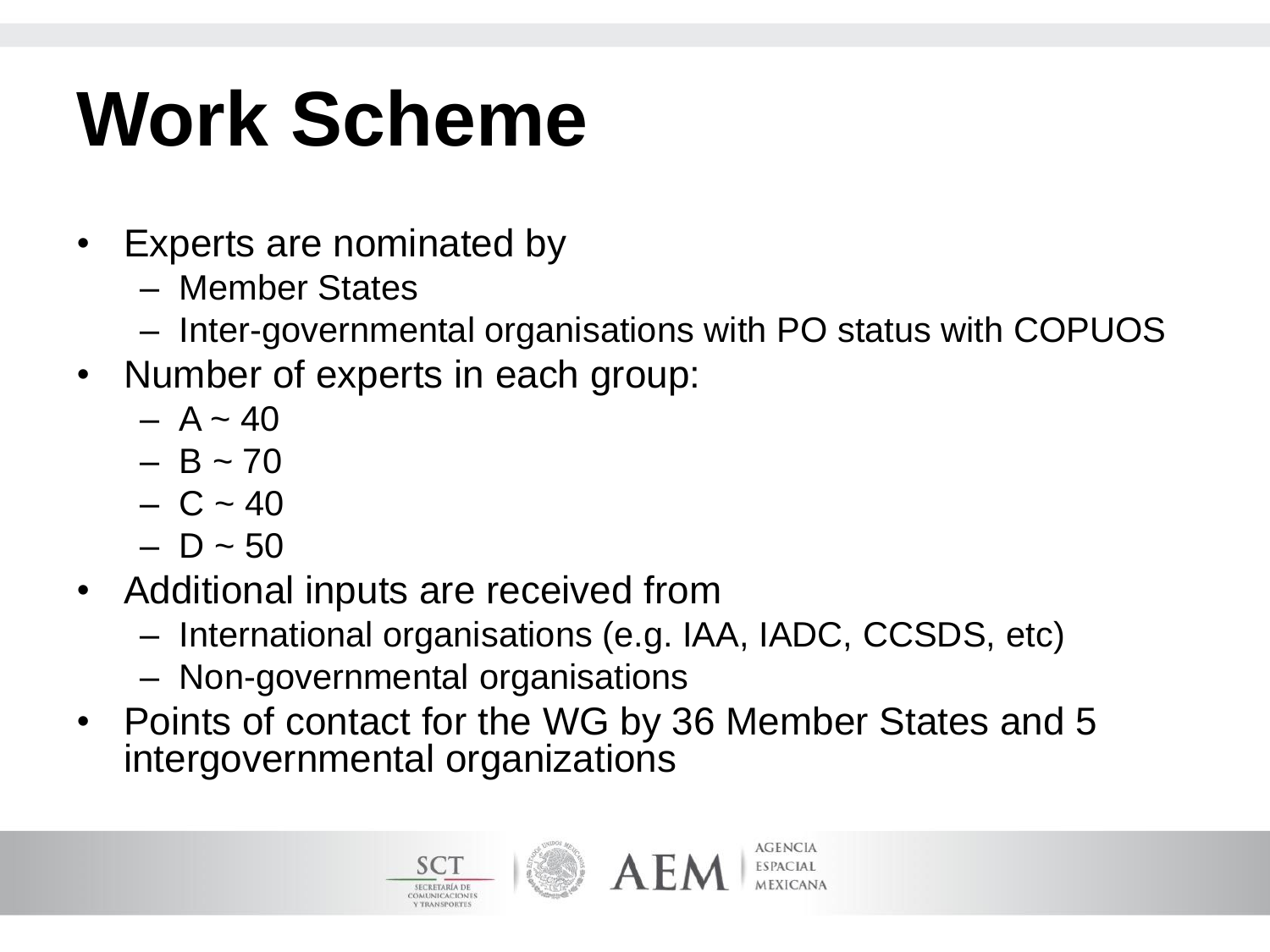#### **Work Scheme**

- Expert Groups met formally in 2012, 2013 and 2014 on the margins of sessions of the STSC and the COPUOS in Vienna, Austria.
- Informal consultation meetings on the margins of the International Astronautical Congress 2011, 2012 and 2013.
- Electronic exchanges of information
- Dedicated web page established by the LTS WG
- Work done intersessionaly
- Inputs received from States and consulted with other expert groups on cross-cutting issues
- Workshops organized by the WG in the margins of STSC, where representatives of national nongovernmental organizations and private sector entities, having experience in space activities, provided information on their experiences and practices in the conduct of sustainable space activities.



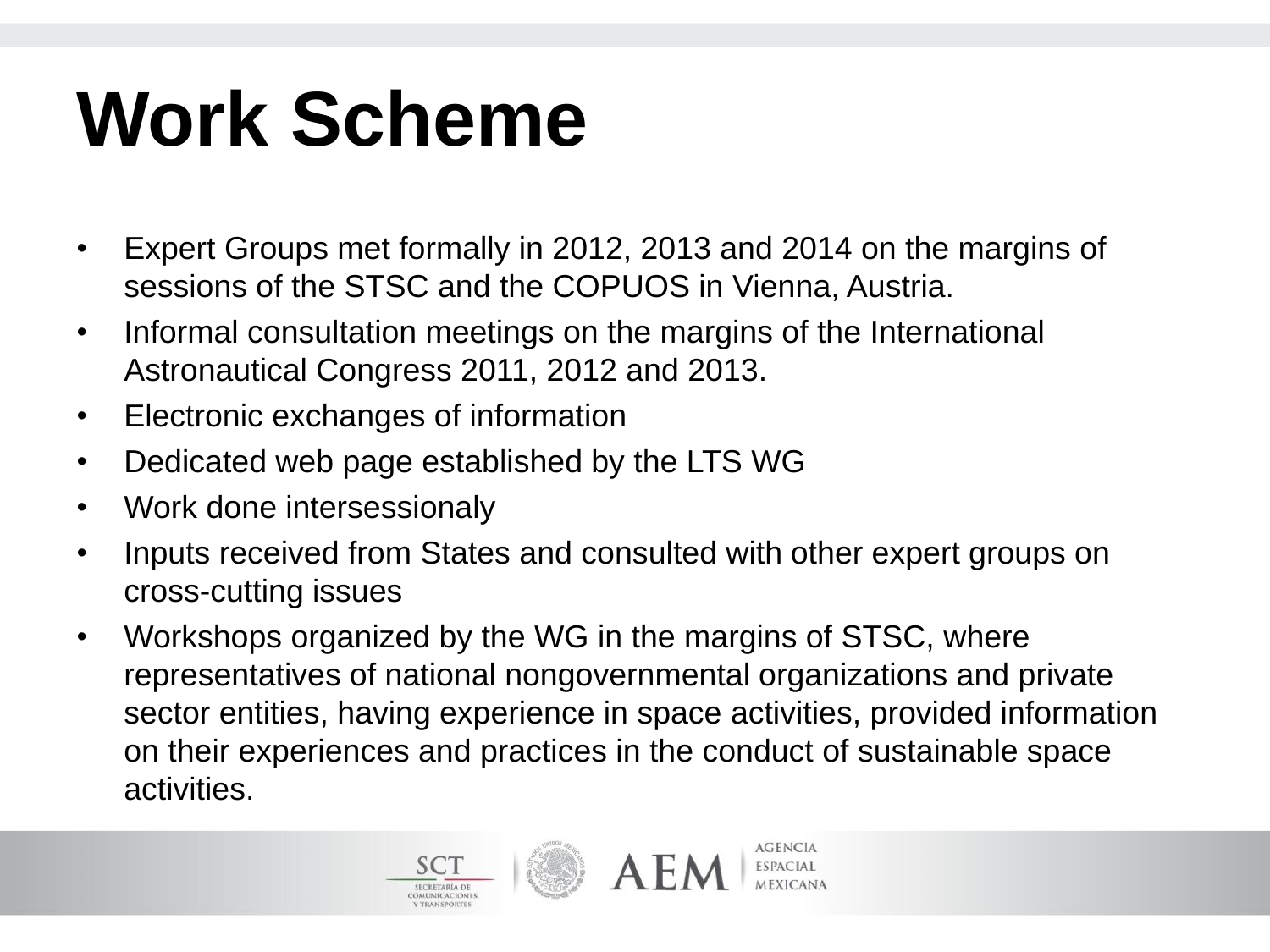#### **Expert Group A**

#### **Sustainable Space Utilization Supporting Sustainable Development on Earth**

- Co-chairs: Filipe Duarte Santos (Portugal), Enrique Pacheco Cabrera (Mexico)
	- The contribution of space science and technology to sustainable development on Earth
	- The concept of sustainable development extended to the domain of outer space
	- Equitable access to the limited resources of outer space benefits of space activities
	- International cooperation in peaceful uses of outer space as a means of enhancing space sustainability and supporting sustainable development on Earth



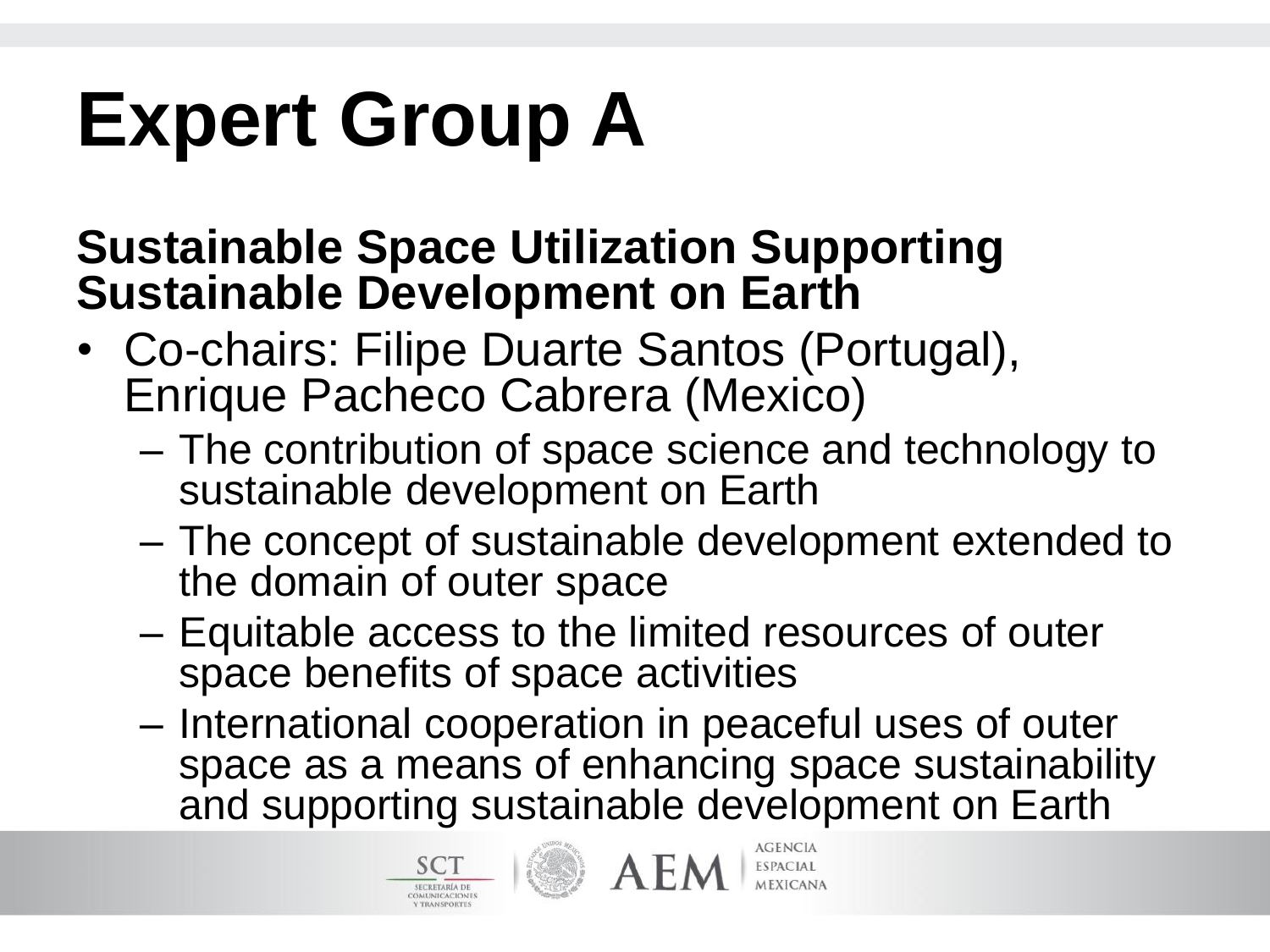- Space activities should have minimal negative impact on the Earth or on the space environment.
- Promotion and development of technologies that minimize the environmental impact of launching space assets and maximize the use of renewable resources and the reusability or repurposing of existing space assets.
- Information-sharing and education raise the profile of sustainable space utilization.
- International coordination and cooperation is needed to ensure that radiofrequency spectrum is used in a rational and equitable manner.
- Ensure that countries or groups of countries have equitable access to radio frequencies.
- Ensure space activities conducted to prevent harmful interference with the space activities of other States and intergovernmental organizations.
- Improve measures for resolution when in cases of harmful interference.





**AGENCIA** 

**ESPACIAL**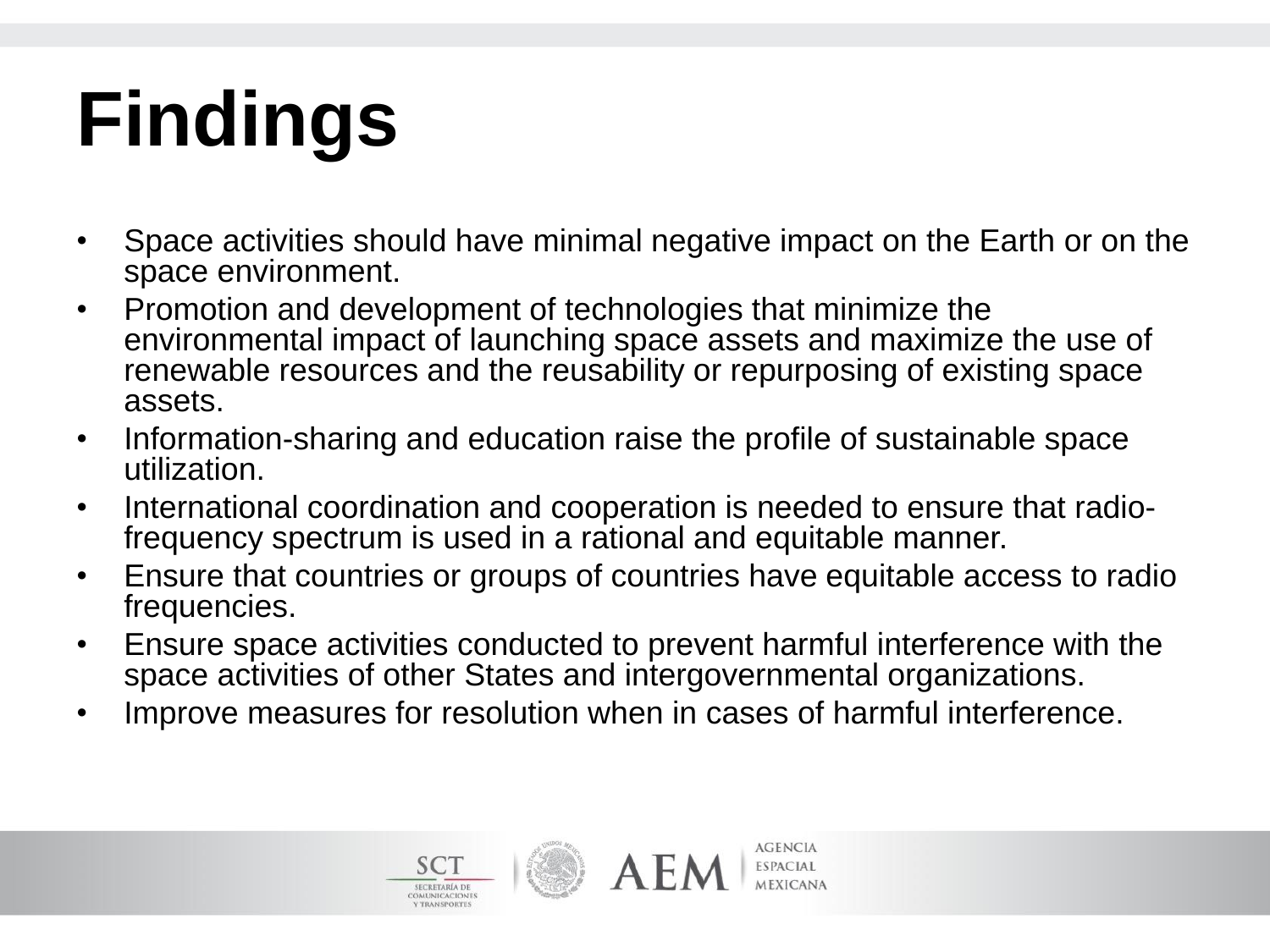#### **Expert Group B**

#### **Space Debris, Space Operations and Tools to Support Collaborative Space Situational Awareness**

- Co-chairs: Richard Buenneke (USA), Claudio Portelli (Italy)
- Space debris:
	- Measures to reduce the creation and proliferation of space debris
	- Collection, sharing and dissemination of data on space objects
	- Re-entry notifications regarding substantial space objects
	- Technical developments and possibilities regarding space debris removal
- Space operations:
	- Collision avoidance processes and procedures
	- Pre-launch and pre-manoeuvre notifications
	- Common standards, best practices and guidelines
- Tools to support collaborative space situational awareness:
	- Registries of operators and contact information
	- Data centres for the storage and exchange of information on space objects and operational information



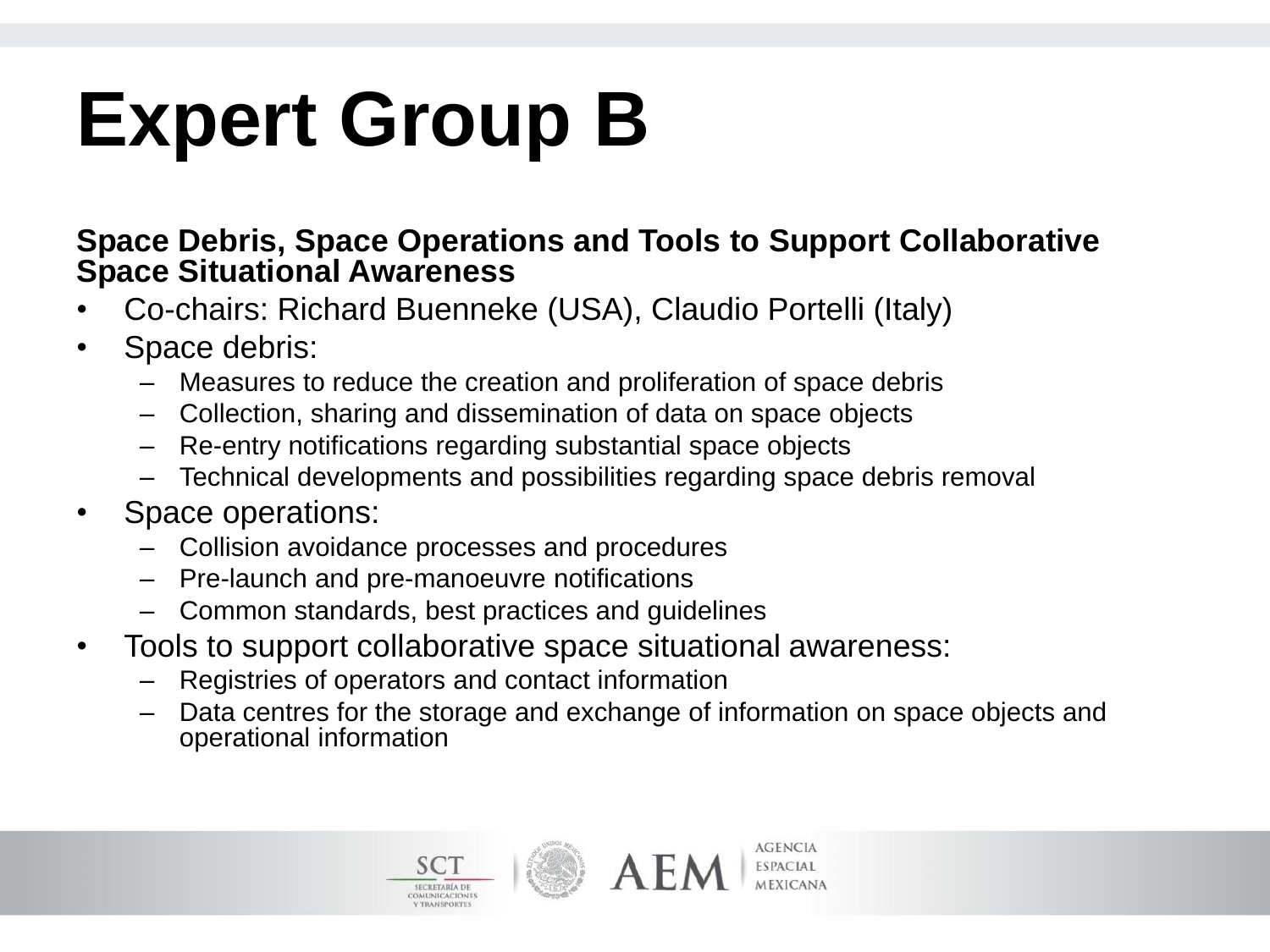- Increasing number of orbital objects is deteriorating the space environment despite the implementation of internationally agreed debris mitigation standards and guidelines.
- Debris hazard analyses:
	- a) risk of deterioration or termination of a space mission, impact of a sub centimeter debris object
	- b) risk of a catastrophic break-up due to the collision of a large, intact object with an object large enough to be catalogued (debris or intact).
- Space Debris Mitigation Guidelines of the COPUOS, in 2007.
- Other references:
	- IADC Space Debris Mitigation Guidelines,
	- European Code of Conduct for Space Debris Mitigation,
	- Standard 24113:2011 (Space systems: space debris mitigation requirements) of the ISO.





**AGENCIA ESPACIAL**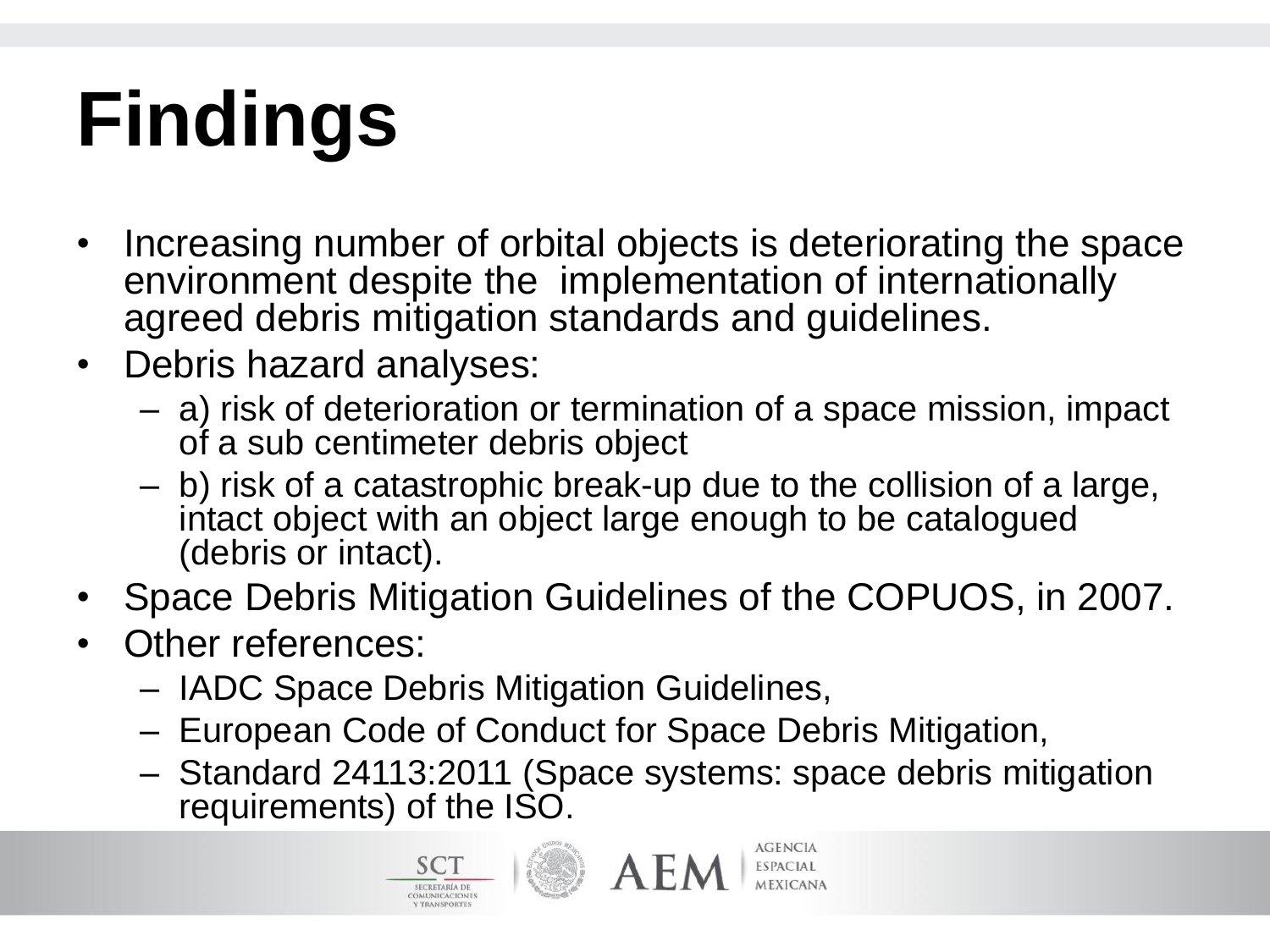- Need to combine capabilities in monitoring of objects in orbit.
- The technologies for monitoring are no longer financially costly and are available to all interested States,
- widest possible participation in studying man-made debris in near-Earth space.
- Lack of standard approaches to representing measurement data.
- No international mechanism for exchanging verified information that, using the same methodological approach,
- Differences in the accuracy of orbital data
- Conjunction Assessment

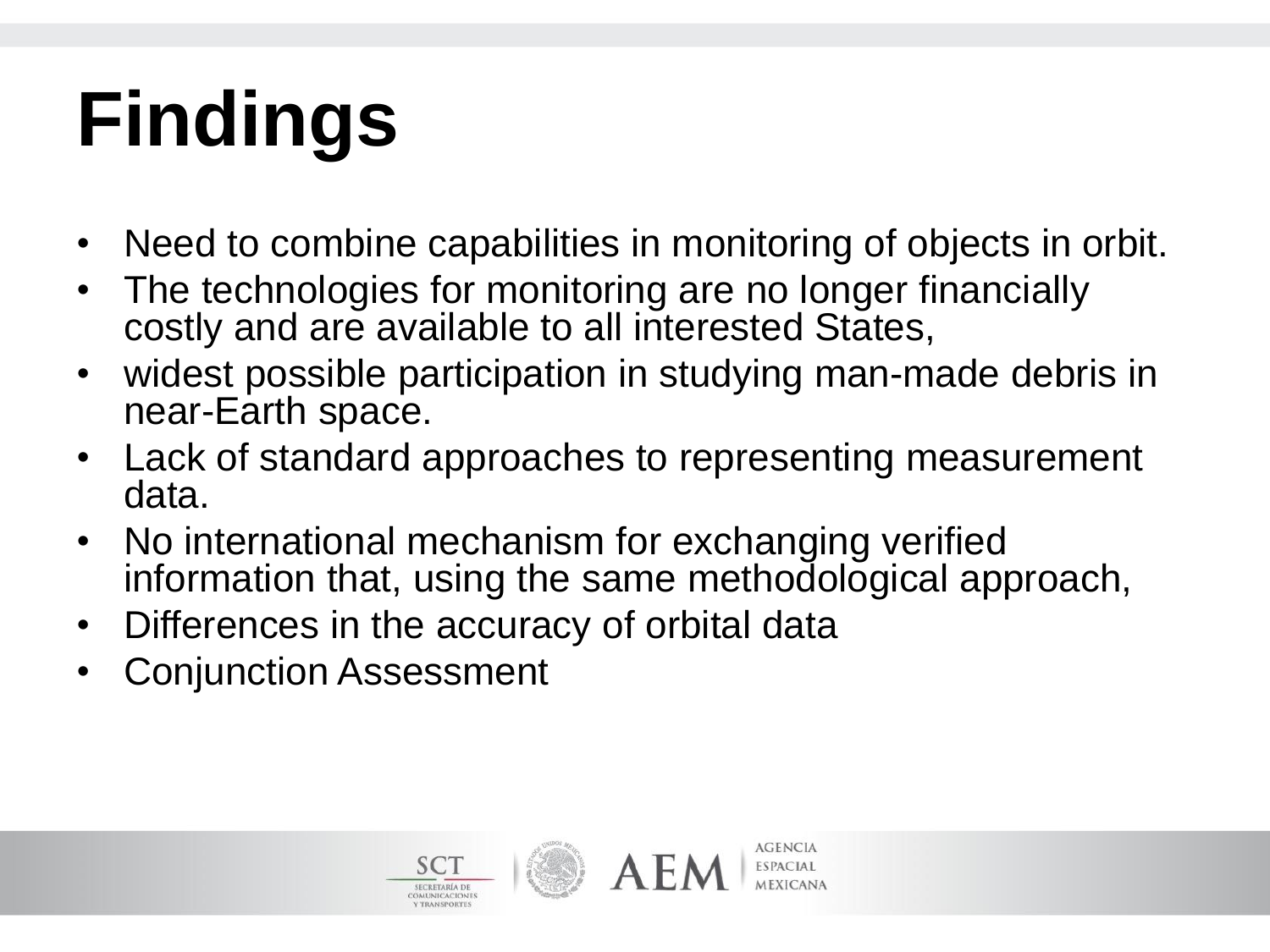#### **Expert Group C**

#### **Space Weather**

- Co-chairs: Takahiro Obara (Japan), Ian Mann (Canada)
	- Collection, sharing and dissemination of data and forecasts
	- Capabilities to provide a comprehensive and sustainable network of sources of key data in order to observe and measure phenomena related to space weather in real or near- real time
	- Open sharing of established practices and guidelines to mitigate the impact of space weather phenomena on operational space systems
	- Coordination among States on ground-based and space-based space weather observations in order to safeguard space activities

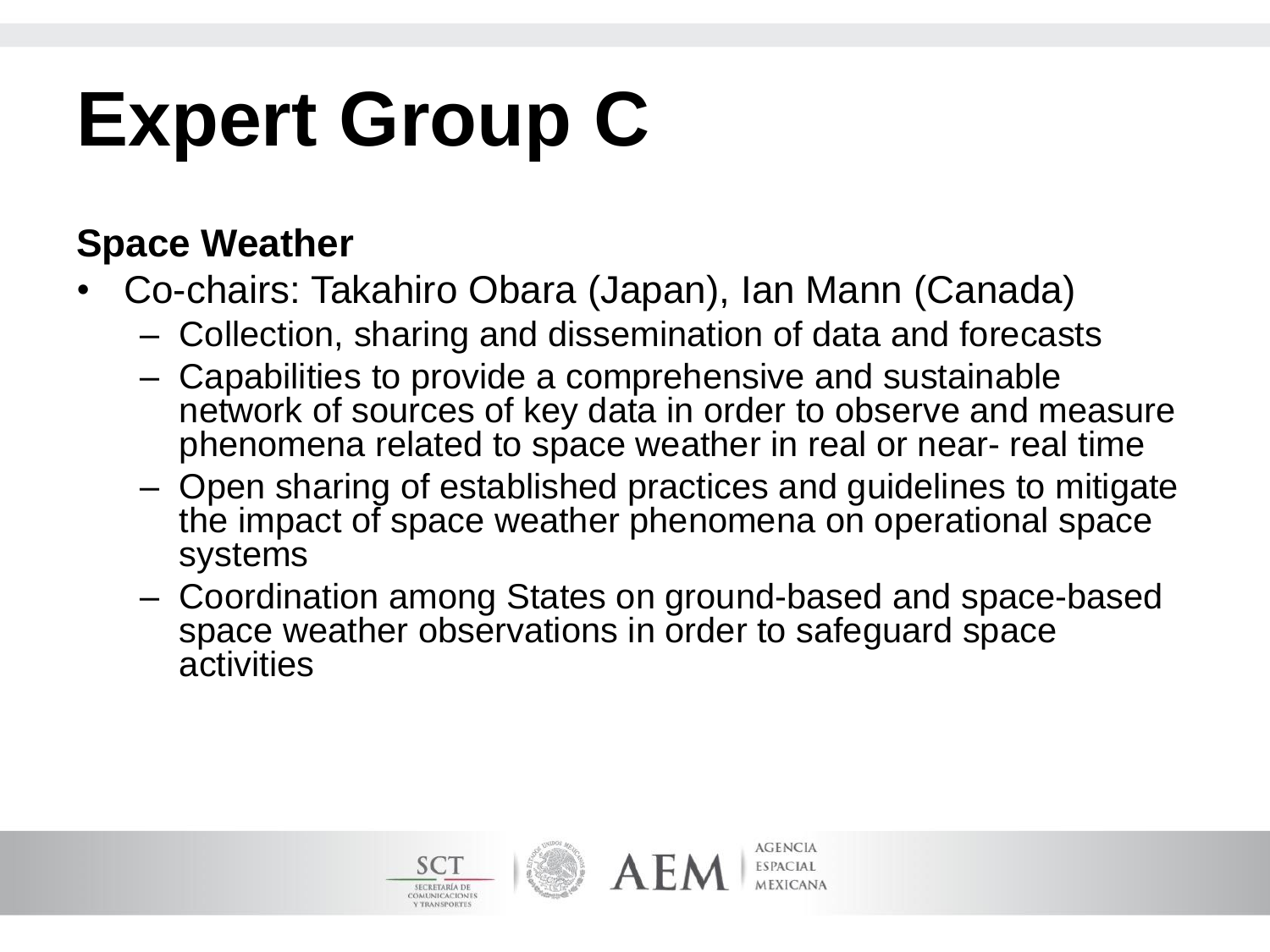- Needs in space weather:
	- Improved coordination to support and promote the collection, archiving, sharing, intercalibration and dissemination of critical space weather data
	- More advanced space weather models and forecast tools in support of user requirements
	- Coordinated sharing and dissemination of space weather model outputs and forecasts.
- Support and promote the collection, sharing, dissemination and access to information relating to established practices for mitigating the effects of space weather on terrestrial and space-based systems and related risk assessments.



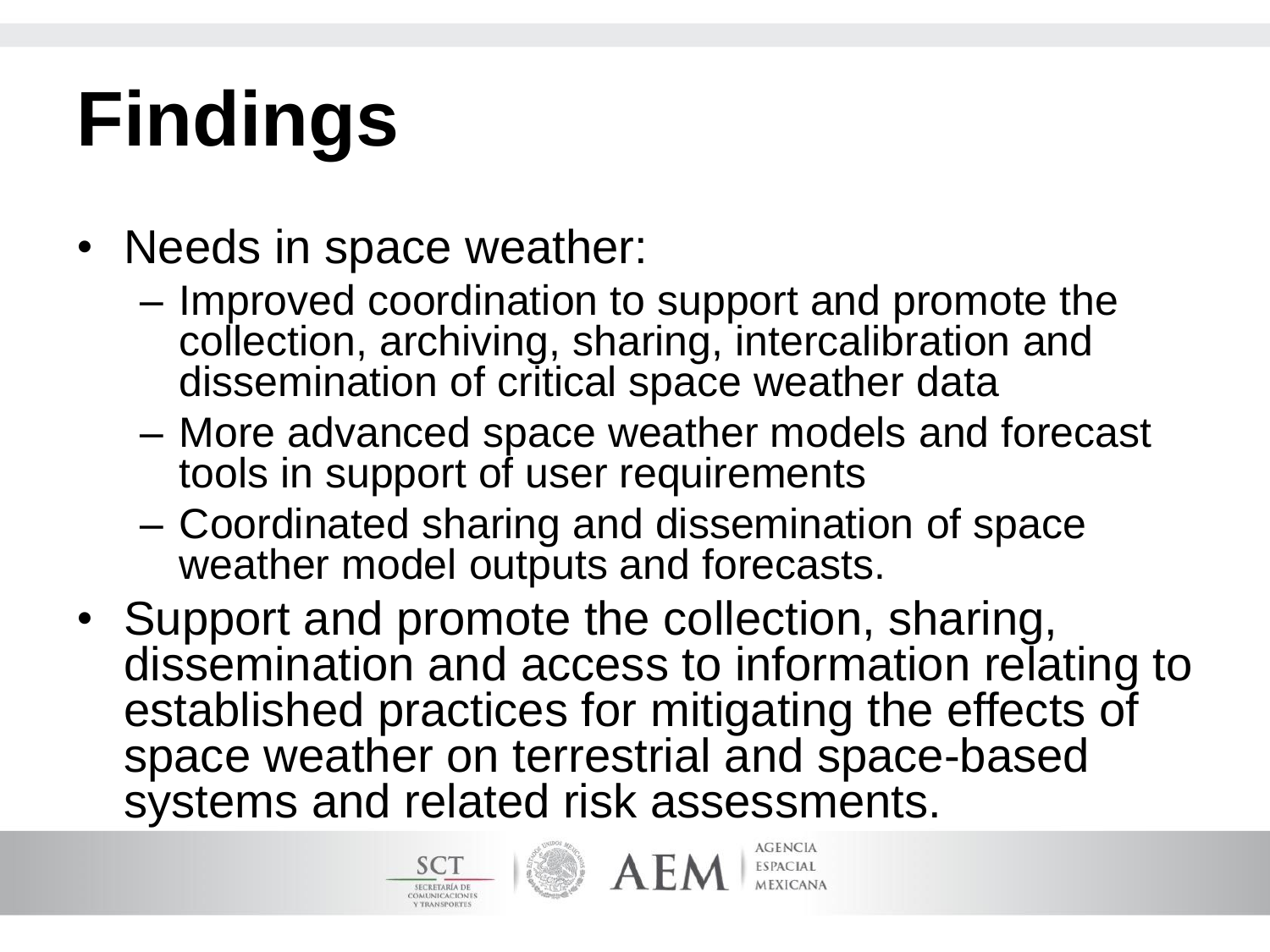### **Expert Group D**

#### **Regulatory Regimes and Guidance for Actors In the Space Arena**

- Co-chairs: Sergio Marchisio (Italy), Anthony Wicht (Australia)
- Regulatory regimes:
	- Adherence to existing treaties and principles on the peaceful uses of outer space
	- Review of the regulatory framework and the tools for the use and transfer of space technologies within international cooperation and international turnover of controlled space-related goods
	- National regulatory frameworks for space activities
- Guidance for actors in the space arena:
	- Technical standards, best practices and lessons learned for the successful development and operation of space systems, from the pre-launch phase to the end- of-life phase
	- Technical and legal capacity-building for developing countries



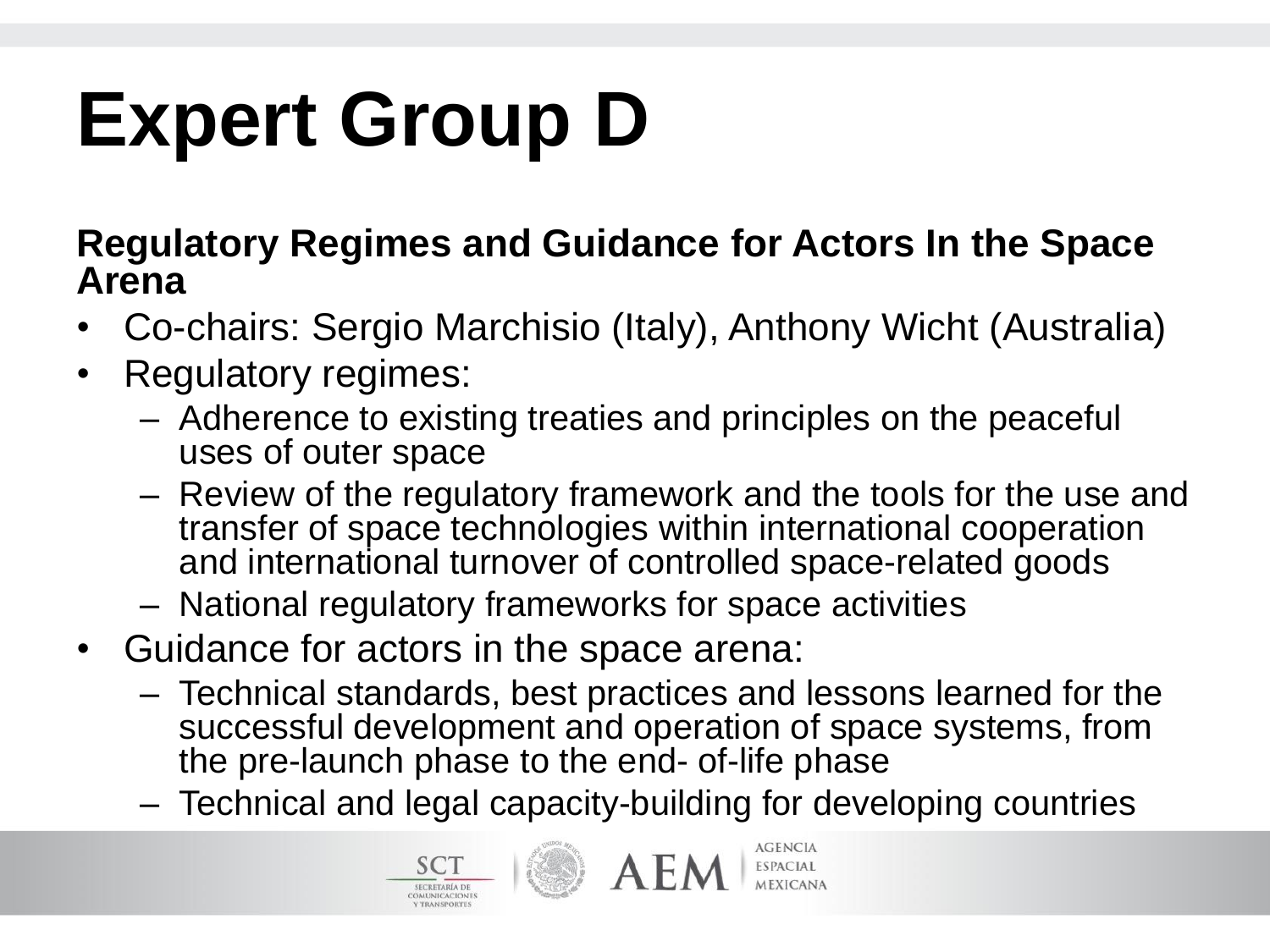- National regulatory frameworks promote behaviours that enhance the long-term sustainability of outer space activities.
- Encourage advisory input from participants in space activities likely to be affected by any regulatory developments
- Increasing awareness of issues relating to the long-term sustainability of outer space activities.
- Communication within relevant regulatory bodies can promote regulations to ensure that regulatory outcomes are as intended.
- Existing international standards and recommended practices can complement regulation.
	- standards published by ISO
	- the Consultative Committee for Space Data Systems
	- Recommended practices published by IADC and the Committee on Space Research (COSPAR).





**AGENCIA ESPACIAL**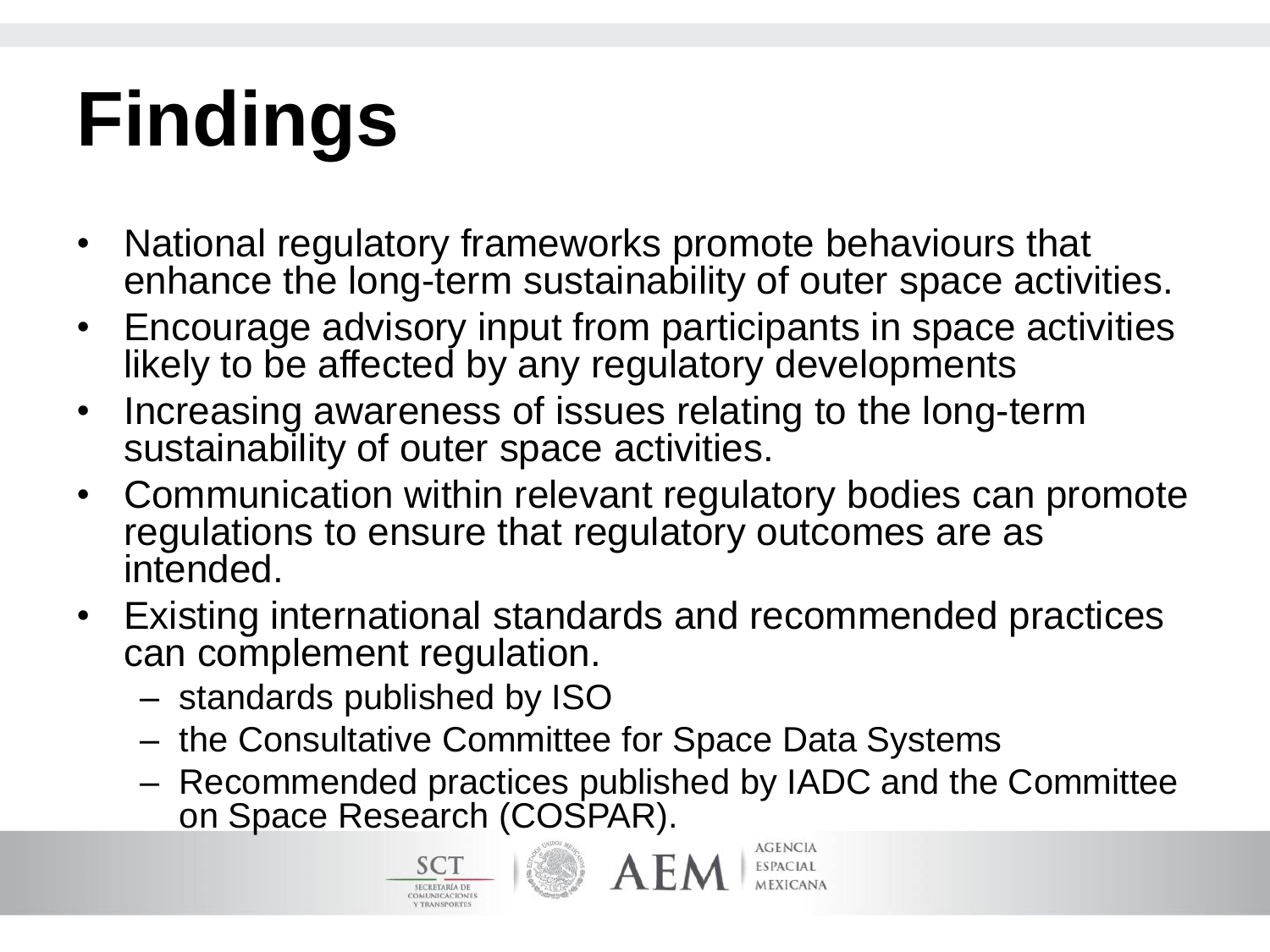#### **Draft Guidelines and Reports**

- The expert groups considered inputs received from States members of the Committee, international intergovernmental organizations and non-governmental entities
- considered current practices, operating procedures, technical standards and policies associated with the safe conduct of space activities
- Expert group A proposed 7 candidate guidelines (A/AC.105/C.1/2014/CRP.13).
- Expert group B proposed 8 (A/AC.105/2014/CRP.14).
- Expert group C proposed 5 (A/AC.105/C.1/2014/CRP.15).
- Expert group D proposed 11 (A/AC.105/C.1/2014/CRP.16).
- 2 guidelines proposed by the Chair of the WG.
- Total of 33 guidelines (A/AC.105/C.1/L.339).



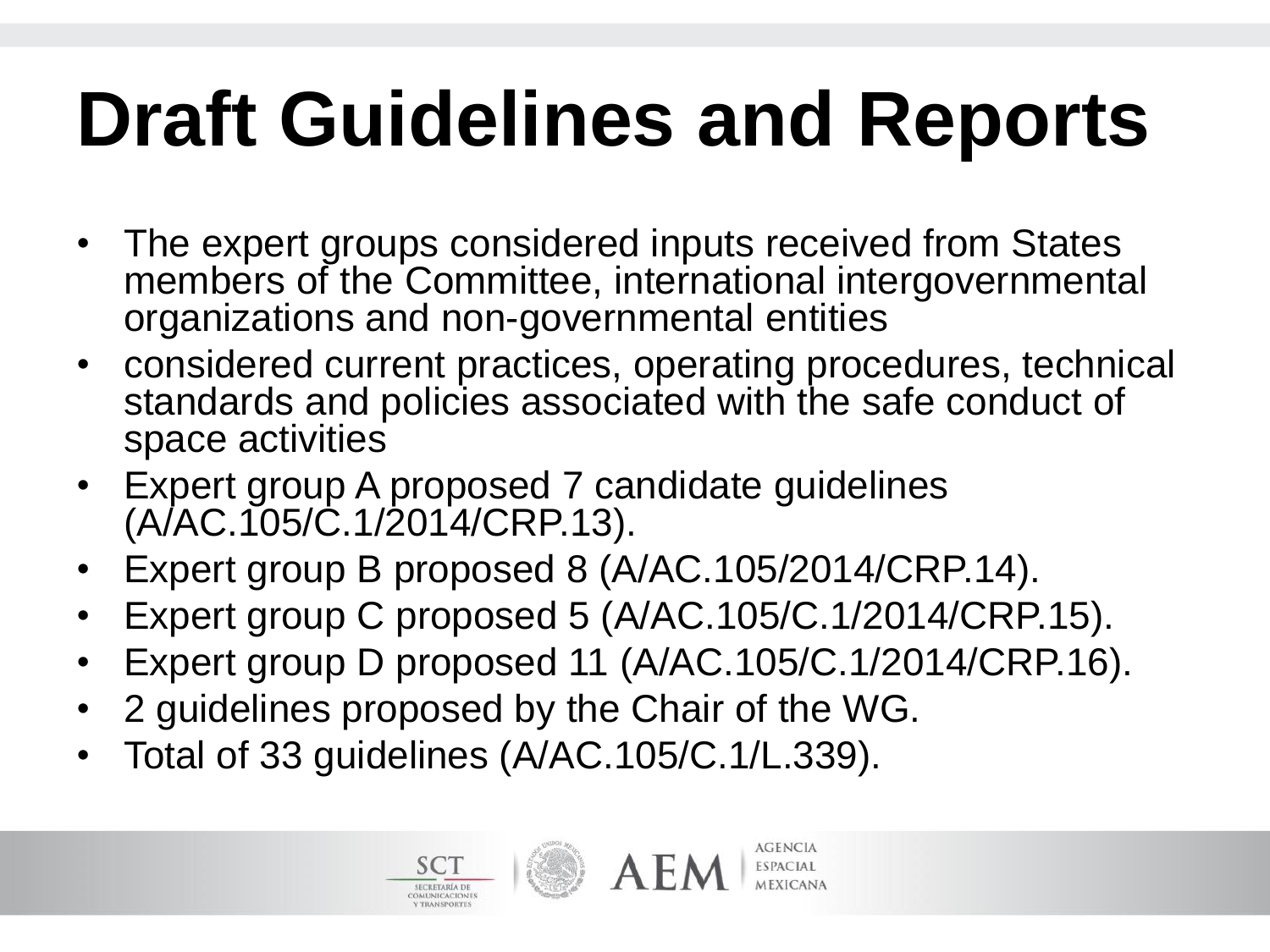#### **Draft Guidelines and Reports**

- Consolidated draft guidelines including proposal submissions of:
	- Russia 2
	- Switzerland -1
	- (A/AC.105/C.1/L.340)
- The expert groups have finished their reports and the discussion of the draft guidelines is now being held in the LST WG
- By 2015 additional proposals to the gudelines have been made by:
	- $-$  USA  $-$  1
	- Russia 8
	- Several ammendments by a number of Member States
- **Still work in progress**



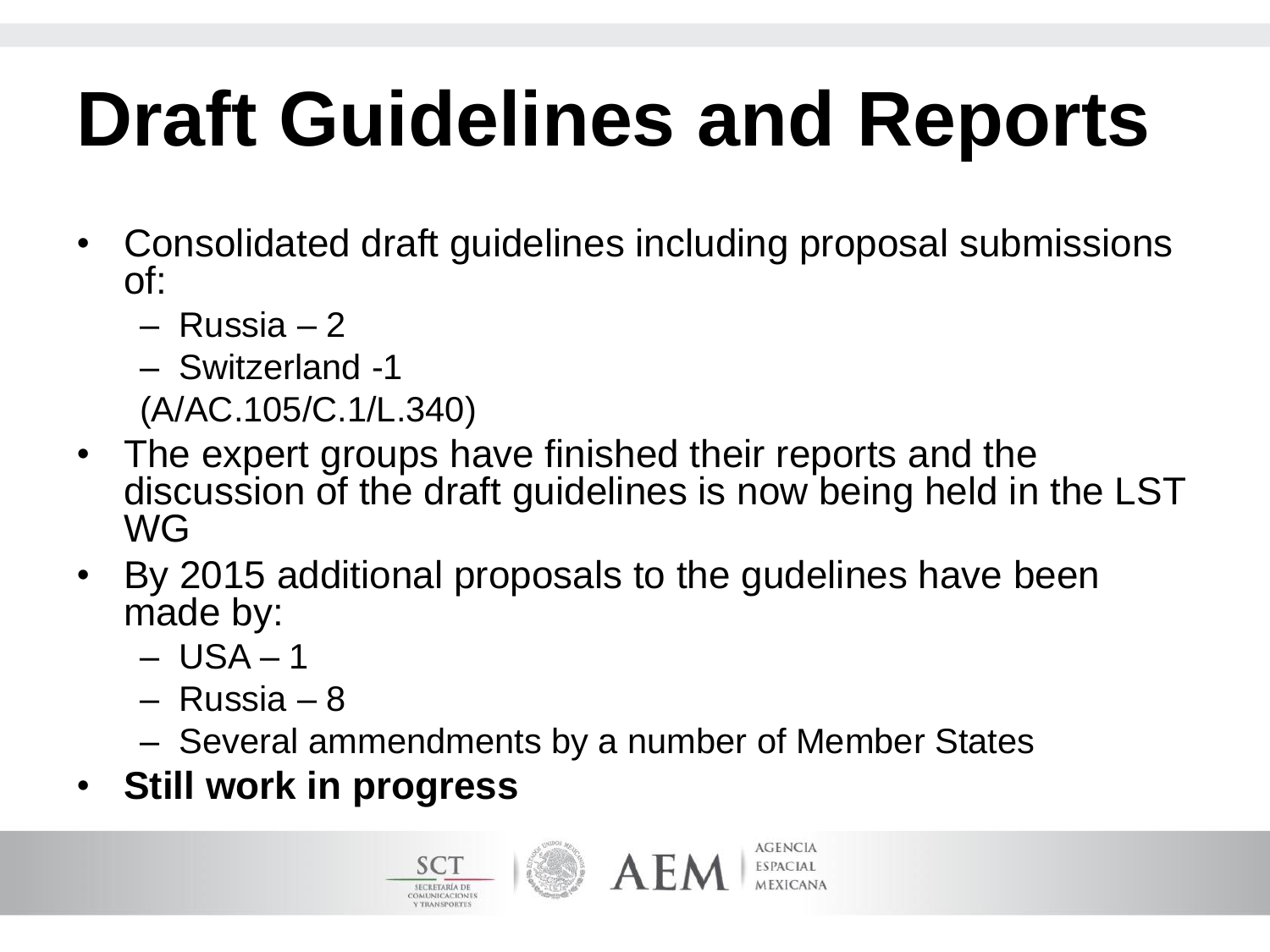#### **Process Summary**

- 2011
	- Terms of Reference and Methods of Work adopted
	- Expert Groups established
- 2012
	- First COPUOS Long-Term Sustainability Workshop
	- WG and Expert Groups commence work and refine list of topics to discuss,
	- Identify overlaps and gaps
	- Begin to identify candidate guidelines
- $\cdot$  2013
	- Second COPUOS Long-Term Sustainability Workshop
	- Practices and experiences of non-State actors
	- Candidate guidelines discussed
	- Expert Groups draft reports
- 2014
	- **Finalization of the Expert Group Reports**
	- Development of Working Group Draft Report and Guidelines
- 2015
	- Deadline for new guideline proposals
	- First meeting of Space Weather Expert Group, work plan presented





**AGENCIA** 

**ESPACIAL**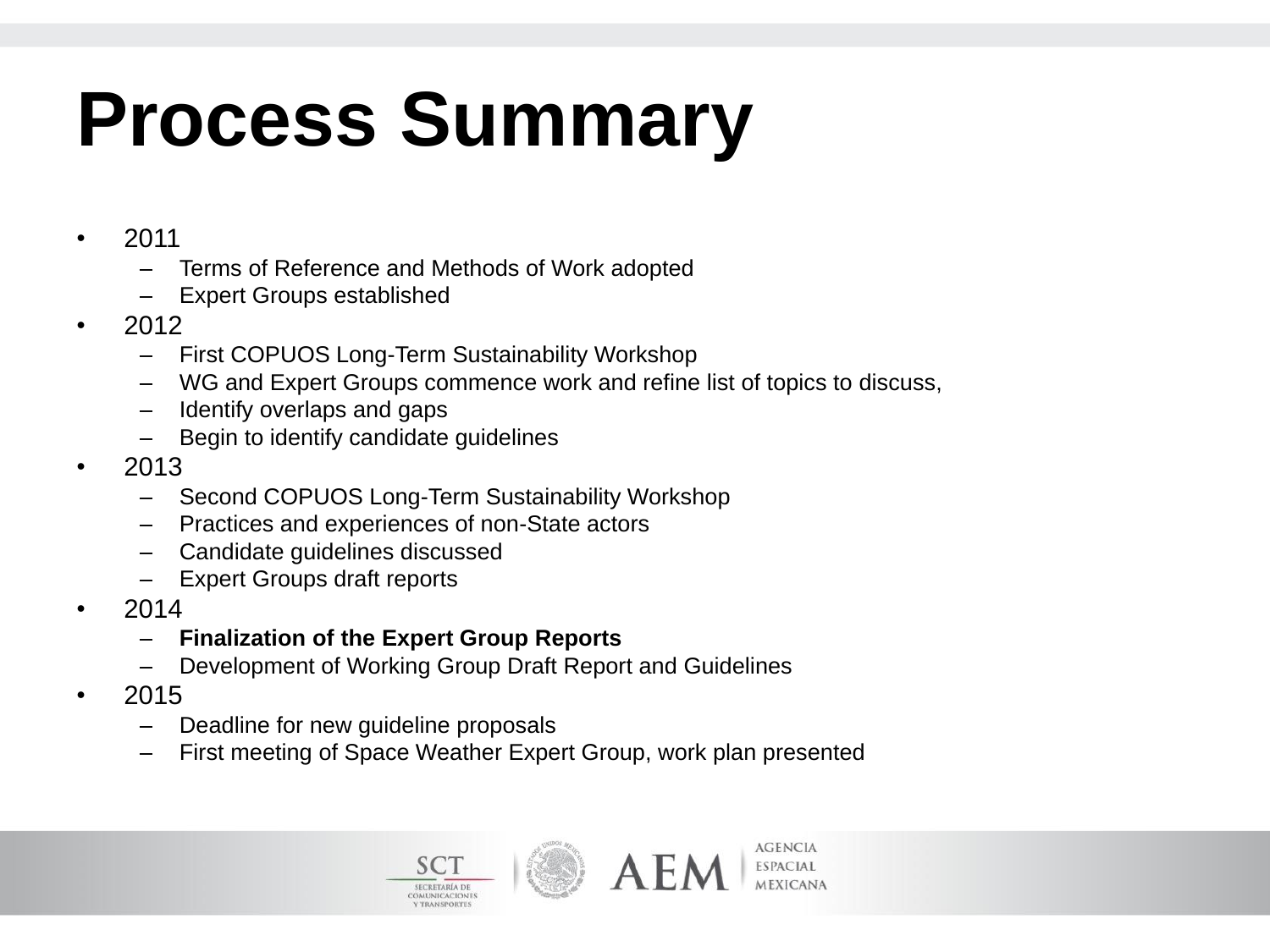## Thank you!

Rafael Ortiz, Mexican Space Agency

[ortiz.rafael@aem.gob.mx](mailto:ortiz.rafael@aem.gob.mx)